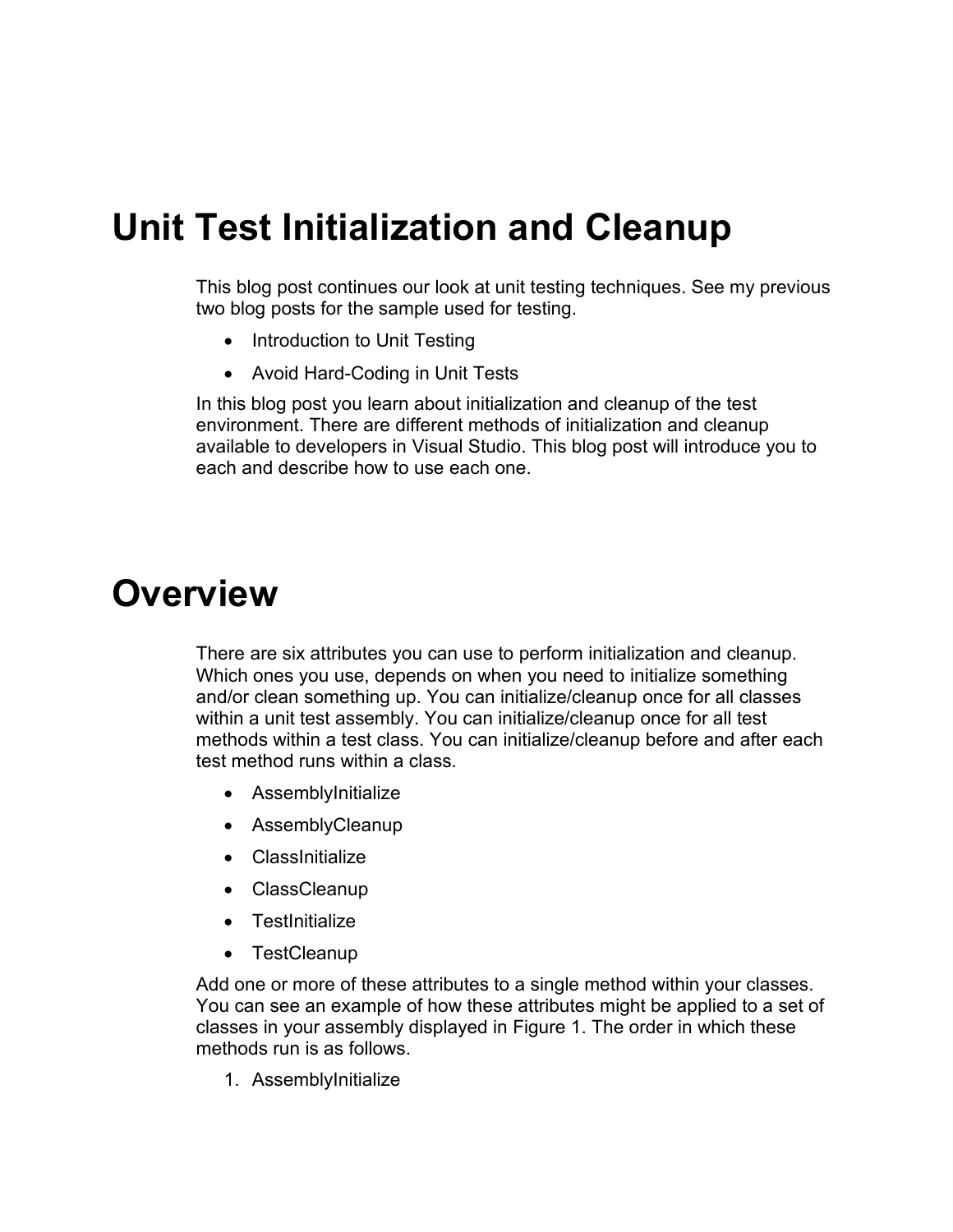- 2. ClassInitialize
- 3. TestInitialize
- 4. TestMethod, TestMethod, TestMethod, etc.
- 5. TestCleanup
- 6. ClassCleanup
- 7. AssemblyCleanup



Figure 1: Overview of how test initialization and cleanup methods execute

## <span id="page-1-0"></span>**Assembly Initialization and Clean Up**

If you have several classes within a specific assembly and you need to create a database with some test records in some tables prior to running all, or the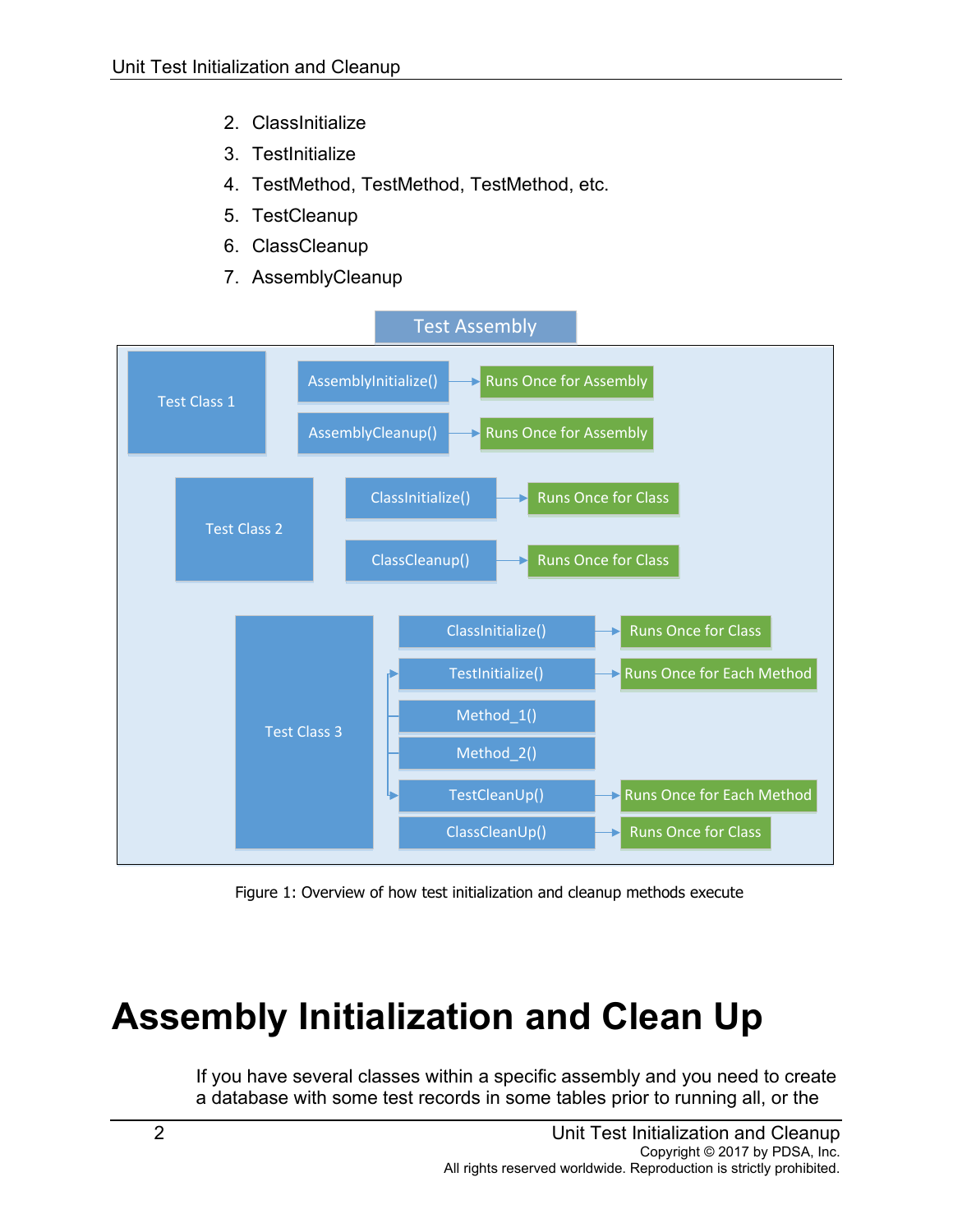majority, of tests within these classes, create that database within a method decorated with the [AssemblyInitialize] attribute.

I think it is a good idea to create a separate class that is only used for assembly initialization and cleanup. Create a new class with the name of **MyClassesTestInitialization** within your test project. Add the following method to this class.

```
[AssemblyInitialize()]
public static void AssemblyInitialize(TestContext tc) {
  // TODO: Initialize for all tests within an assembly
  tc.WriteLine("In AssemblyInitialize");
}
```
Only one method within your entire assembly may be decorated with the [AssemblyInitialize] attribute. This method must be static and the test framework will pass in an instance of the TestContext object.

If you wish to delete any files or a database after all methods have run within an assembly, place the code to perform these operations within a method decorated with the [AssemblyCleanup] attribute. Only one method within your entire assembly may be decorated with the [AssemblyCleanup] attribute. This method must be declared as static.

```
[AssemblyCleanup()]
public static void AssemblyCleanup() {
  // TODO: Clean up after all tests in an assembly
}
```
## **Class Initialization and Clean Up**

Just as you create classes in your application to encapsulate a specific set of functionality, organize your unit test classes the same way. In the test program for this series of blog posts, I have a FileProcess class. There is currently only one method in that class, but in a real application, there would probably be many methods all dealing with file IO.

In the FileProcessTest class you only have unit test methods that perform testing on methods within the FileProcess class. Within the unit test class, you may need to create some files (or a database, or other data) that is needed when running all or the majority of the test methods. If that is the case, create a method within that class that is decorated with the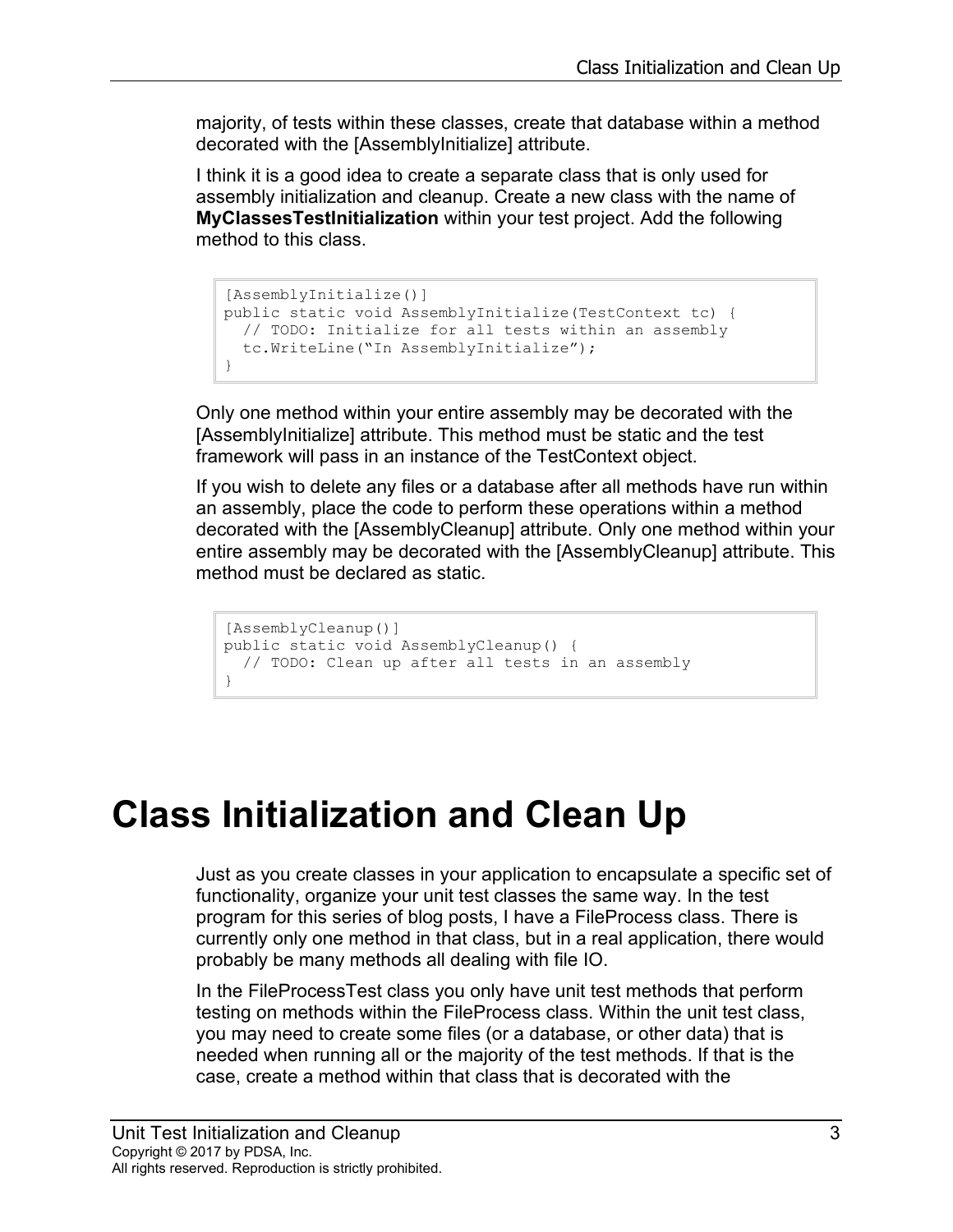[ClassInitialize] attribute. Only one method within your test class may be decorated with the [ClassInitialize] attribute.

```
[ClassInitialize()]
public static void ClassInitialize(TestContext tc) {
  // TODO: Initialize for all tests within a class
  tc.WriteLine("In ClassInitialize");
}
```
If you create a file (or a database, or other data), you might want to delete that file, or other data after all of the tests have run in that class. Add a method to perform this cleanup within a method decorated with the [ClassCleanup] attribute. Only one method within your class may be decorated with the [ClassCleanup] attribute.

```
[ClassCleanup()]
public static void ClassCleanup() {
  // TODO: Clean up after all tests within this class
}
```
#### **Test Initialization and Clean Up**

The method decorated with the [ClassInitialize] attribute only runs once the first time a class is created. A method decorated with the [TestInitialize] attribute will run before **each** test method within that class. If you have four methods in a test class, the TestInitialize method will run four times. As an example, if you need a specific file name to exist before all, or the majority, of tests within a class are run, create a method like the one shown below.

```
[TestInitialize()]
public void TestInitialize() {
  // Create the Test.txt file.
  File.AppendAllText("Test.txt", "Some Text");
}
```
The above code will run before each test method is executed. If you did not clean up after each test, then you would have four lines of text within the Test.txt file. To clean up after each method, write a method that has the [TestCleanup] attribute attached to it.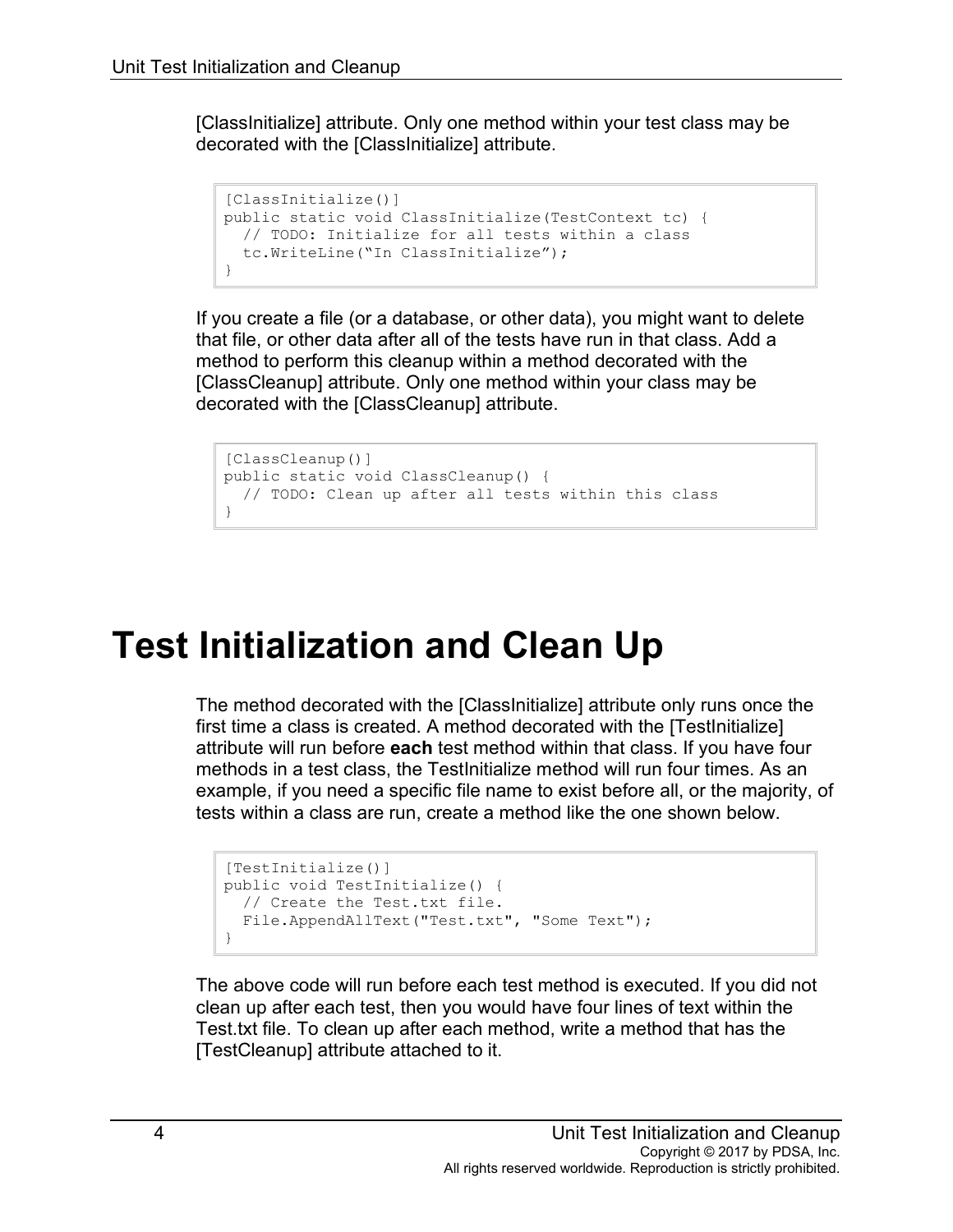```
[TestCleanup()]
public void TestCleanup() {
  // Delete Text.txt file
  if (File.Exists("Test.txt")) {
    File.Delete("Test.txt");
  }
}
```
Since this method runs after each unit test method, each new test method that runs will have a file available to it that only has a single line of text within it.

#### **Check for Test Name**

Within the TestInitialize method you can check the TestName property of the TestContext object to see if a specific test is being run. If it is, you could do a specific initialization just for that test. In the following sample, you check to see if the current test being run is "FileNameDoesExist" and if it does, you create the file contained within the \_GoodFileName property. Of course, you are already doing this in the FileNameDoesExist method already, so you do not need to do it in the TestInitialize method, but it does show an example of what you could do.

```
[TestInitialize]
public void TestInitialize() {
 TestContext.WriteLine("In TestInitialize");
 if (TestContext.TestName == "FileNameDoesExist") {
   if (!string.IsNullOrEmpty( GoodFileName)) {
    TestContext.WriteLine("Creating file: " + GoodFileName);
    // Create the 'Good' file.
    File.AppendAllText( GoodFileName, "Some Text");
   }
 }
}
```
# **Summary**

In this blog post you learned about initialization and clean up for unit tests. You have three ways to perform initialization and clean up in the unit test framework. You just need to decide where in the process you need to perform